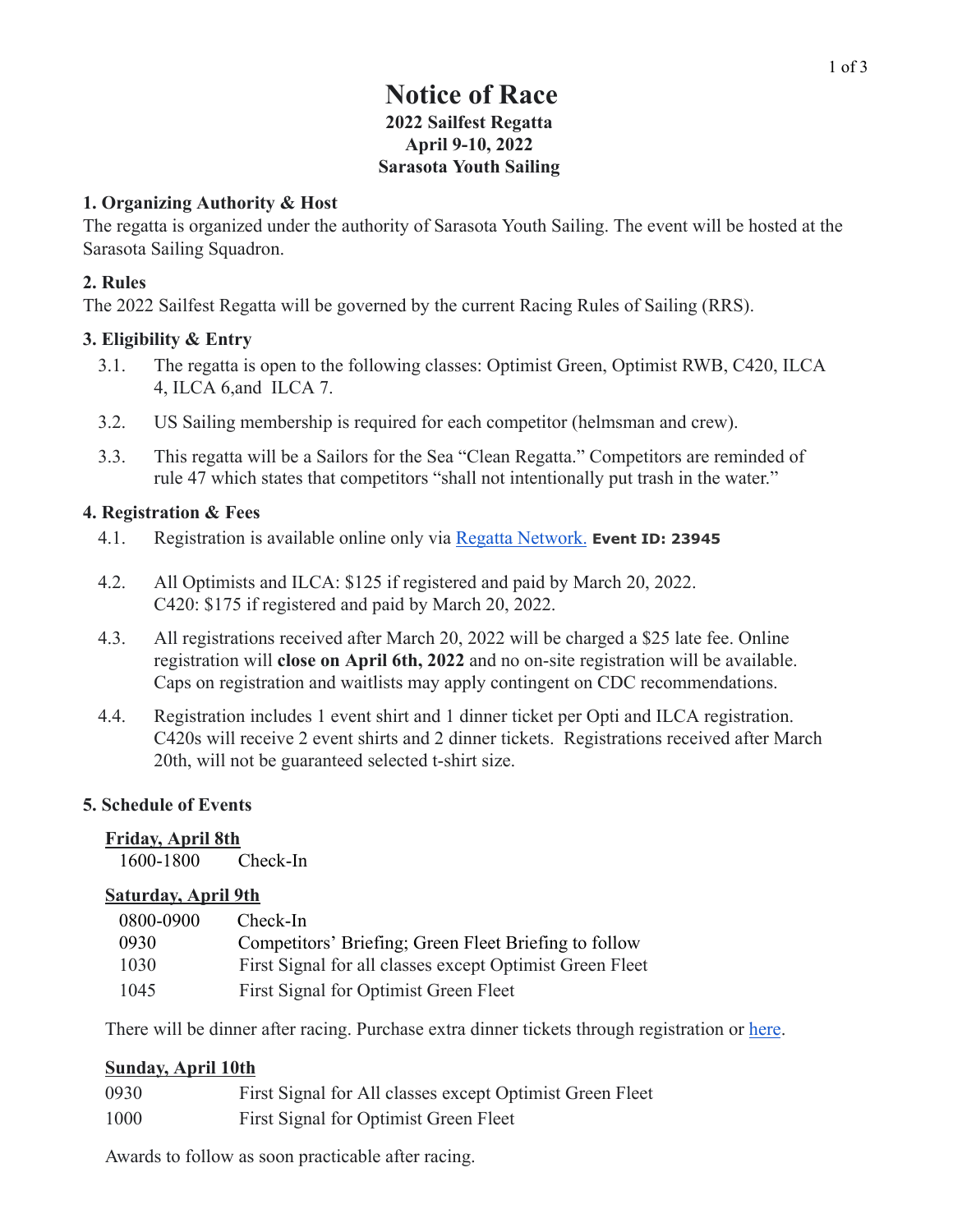## **6. Sailing Instructions**

Sailing Instructions will be available on Regatta [Network](https://www.regattanetwork.com/event/23945#_home). **Event ID: 23945**

### **7. Venue**

- 7.1. Boats will launch from the Sarasota Sailing Squadron and Ken Thompson Park.
- 7.2. The racing area will be the Sarasota Bay.

## **8. Courses**

Courses will be specified in the Sailing Instructions.

## **9. Scoring**

- 9.1. One race constitutes a regatta.
- 9.2. If six (6) or more races are sailed, a boat's worst score shall be discarded. This changes RRS A2.

## **10. Safety**

- 10.1. All competitors are required to wear US Coast Guard Approved Life Jackets at all times while afloat, except when temporarily adding or removing clothing.
- 10.2. Parents/guardians are responsible for the safety of all sailors under 18.

# **11. Liability**

Competitors participate in the regatta entirely at their own risk. See RRS 3, Decision to race. The organizing authority will not accept liability for material damage or personal injury or death sustained in conjunction with or prior to, during or after the regatta.

# **12. Prizes**

Prizes will be awarded to each fleet with 5 boats or more. Participation awards will also be given to all competitors in the Green fleet.

# **13. Photographers and TV Rights**

Competitors give absolute right and permission for any photographs or video footage taken of them or their competing boat to be published in any media whatsoever; for editorial or advertising purposes, or to be used in press information.

### **14. Parking**

Ample parking is available outside the main gate. Inside parking is reserved for regatta volunteers. Vehicles parked inside, blocking members' boats or trailers will be towed.

### **15. Adult Responsibility and support with the operation of coach and spectator vessels**

- 15.1. Coach boats must use the public boat ramp which is located SW of SSS.
- 15.2. All coaches, parents, guardians and 'designated adults' are support persons (See RRS definition Support Person).
- 15.3. In addition to the requirements of RRS 3 Decision to Race, an adult (parent, guardian or designated adult) is responsible for the safety of their competitor. It is the responsibility of this adult to decide if their competitor should sail in the weather and sea conditions that might arise during the event. The adults supervising the competitors are ultimately responsible for the risks.